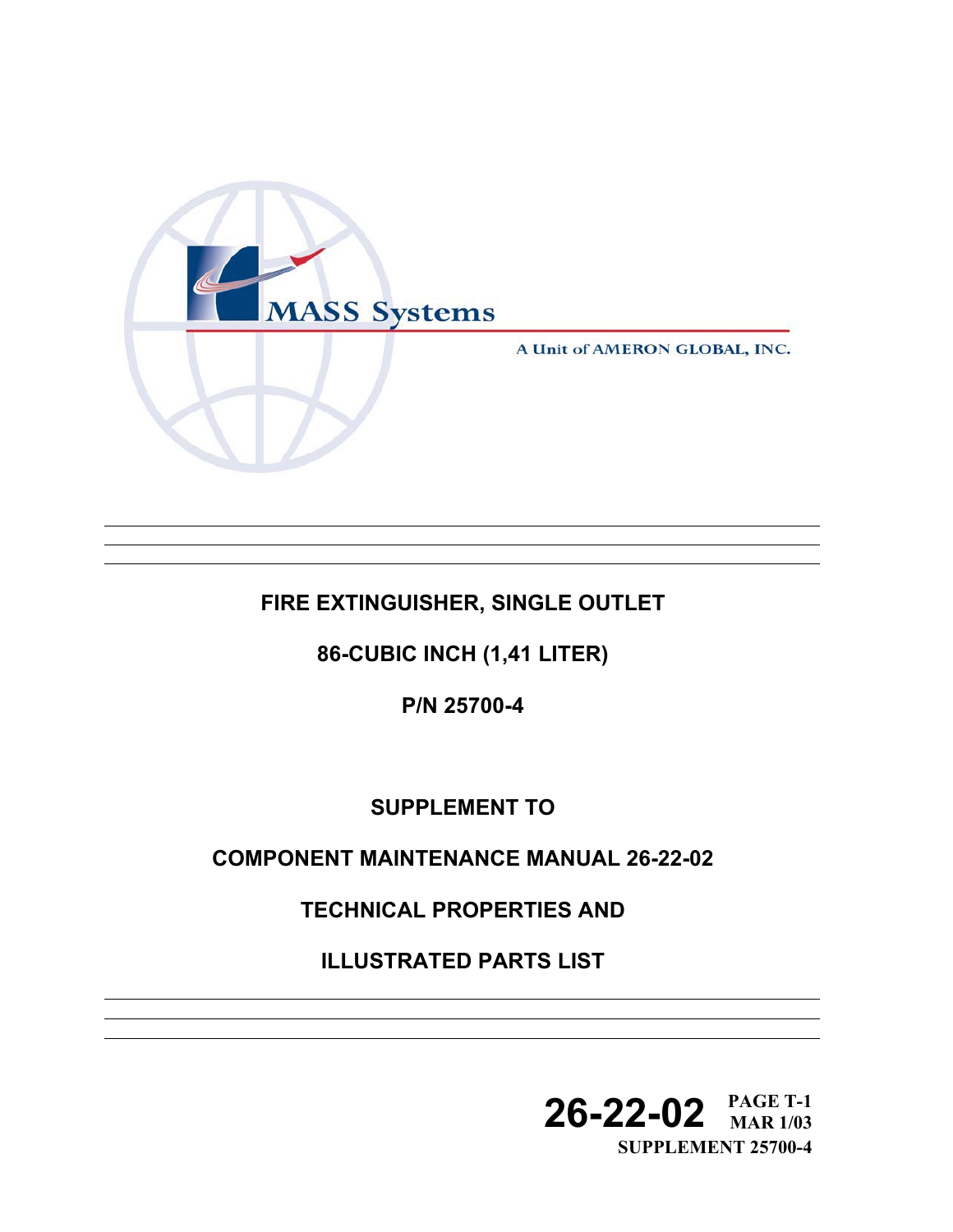

#### **CONFIDENTIALITY NOTICE**

This document contains confidential and proprietary information, which is the property of MASS Systems, Unit of Ameron Global, Inc. and shall not be copied or reproduced, in whole or in part, or the contents divulged or used for manufacture, without the specific written permission of MASS Systems, Unit of Ameron Global, Inc. Recipient, by acceptance, use, or retention of this document, acknowledges and agrees to the foregoing and covenants to maintain the contents in confidence.

#### **TECHNICAL DATA EXPORT NOTICE**

This data is exported to the requirements of the United States Government Export Administration Act of 1969, as amended, and promulgated by the export administration regulations as issued by the U. S. Department of Commerce. The data may not be reproduced and shall not, without the written permission of MASS Systems, Unit of Ameron Global, Inc., be used for purposes of manufacture, or shall it be disclosed, reexported, nor transmitted directly or indirectly from the importing country to any person, government, governmental entity or institution of another foreign government. It is understood and agreed that the use of this data shall be limited to the following purposes: (i) use by Support Service Contractors (except for manufacture), (ii) emergency repair or overhaul work, (iii) receiving inspection of hardware, (iv) evaluation of a bid or proposal. By acknowledgement of receipt of data containing this legend, importer agrees to comply thereto.

### **PMA PARTS NOTICE**

MASS Systems, A Unit of Ameron Global, Inc. authorizes the use of FAA-PMA component parts approved for use on the fire extinguisher application.

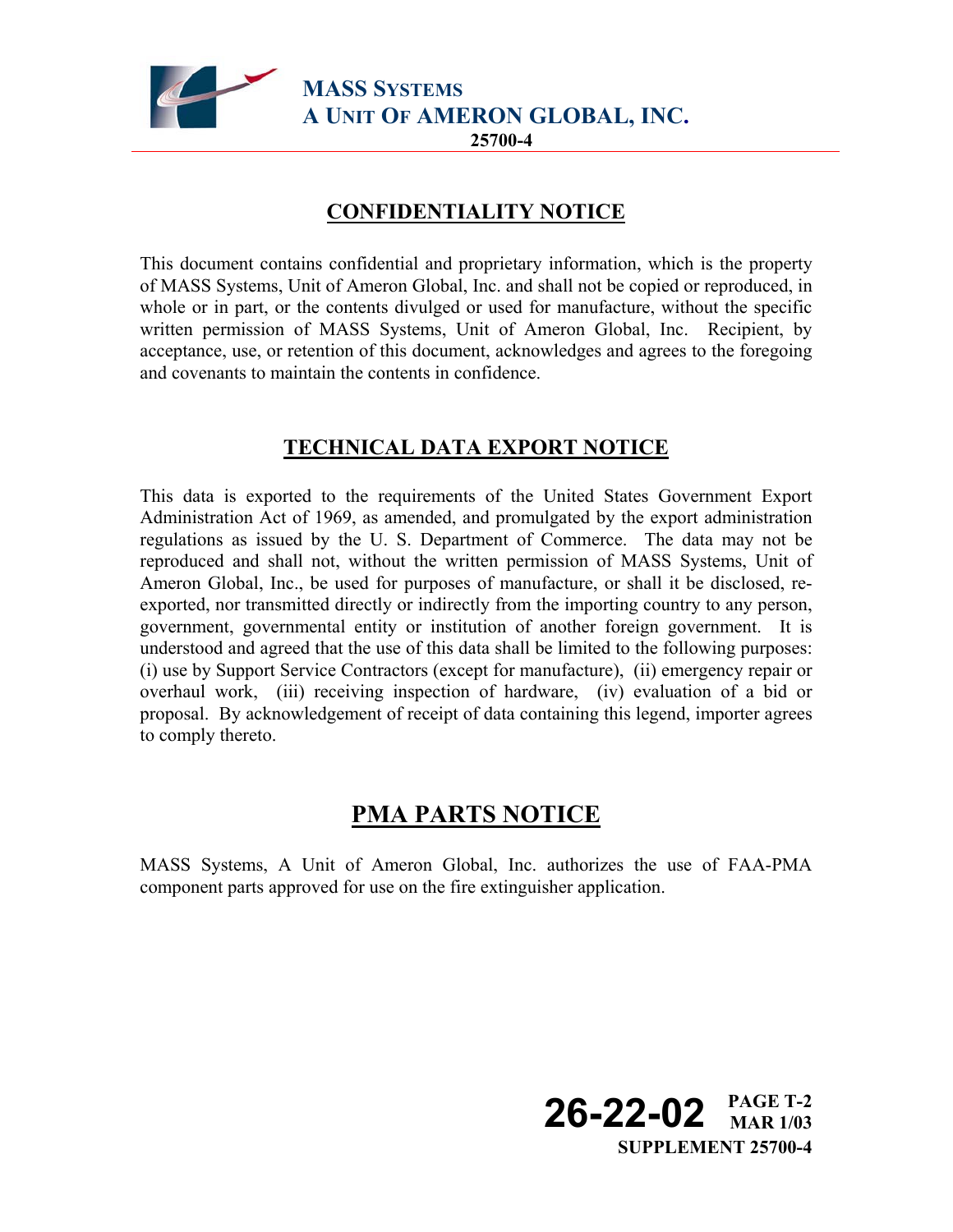

### **RECORD OF REVISIONS**

| REV. | <b>ISSUE</b> | <b>DATE</b>  | $\overline{BY}$ |
|------|--------------|--------------|-----------------|
| NO.  | <b>DATE</b>  | <b>FILED</b> |                 |
|      |              |              |                 |
|      |              |              |                 |
|      |              |              |                 |
|      |              |              |                 |
|      |              |              |                 |
|      |              |              |                 |
|      |              |              |                 |
|      |              |              |                 |
|      |              |              |                 |
|      |              |              |                 |
|      |              |              |                 |
|      |              |              |                 |
|      |              |              |                 |
|      |              |              |                 |
|      |              |              |                 |
|      |              |              |                 |
|      |              |              |                 |
|      |              |              |                 |
|      |              |              |                 |
|      |              |              |                 |
|      |              |              |                 |
|      |              |              |                 |
|      |              |              |                 |
|      |              |              |                 |
|      |              |              |                 |
|      |              |              |                 |
|      |              |              |                 |
|      |              |              |                 |

| $\overline{\text{BY}}$ | REV. | <b>ISSUE</b> | <b>DATE</b>  | $\overline{\rm BY}$ |
|------------------------|------|--------------|--------------|---------------------|
|                        | NO.  | <b>DATE</b>  | <b>FILED</b> |                     |
|                        |      |              |              |                     |
|                        |      |              |              |                     |
|                        |      |              |              |                     |
|                        |      |              |              |                     |
|                        |      |              |              |                     |
|                        |      |              |              |                     |
|                        |      |              |              |                     |
|                        |      |              |              |                     |
|                        |      |              |              |                     |
|                        |      |              |              |                     |
|                        |      |              |              |                     |
|                        |      |              |              |                     |
|                        |      |              |              |                     |
|                        |      |              |              |                     |
|                        |      |              |              |                     |
|                        |      |              |              |                     |
|                        |      |              |              |                     |
|                        |      |              |              |                     |
|                        |      |              |              |                     |
|                        |      |              |              |                     |
|                        |      |              |              |                     |
|                        |      |              |              |                     |
|                        |      |              |              |                     |
|                        |      |              |              |                     |
|                        |      |              |              |                     |
|                        |      |              |              |                     |
|                        |      |              |              |                     |
|                        |      |              |              |                     |
|                        |      |              |              |                     |
|                        |      |              |              |                     |
|                        |      |              |              |                     |
|                        |      |              |              |                     |
|                        |      |              |              |                     |
|                        |      |              |              |                     |
|                        |      |              |              |                     |
|                        |      |              |              |                     |
|                        |      |              |              |                     |
|                        |      |              |              |                     |
|                        |      |              |              |                     |
|                        |      |              |              |                     |
|                        |      |              |              |                     |
|                        |      |              |              |                     |
|                        |      |              |              |                     |

**26-22-02 PAGE RR-1/RR-2 MAR 1/03 SUPPLEMENT 25700-4**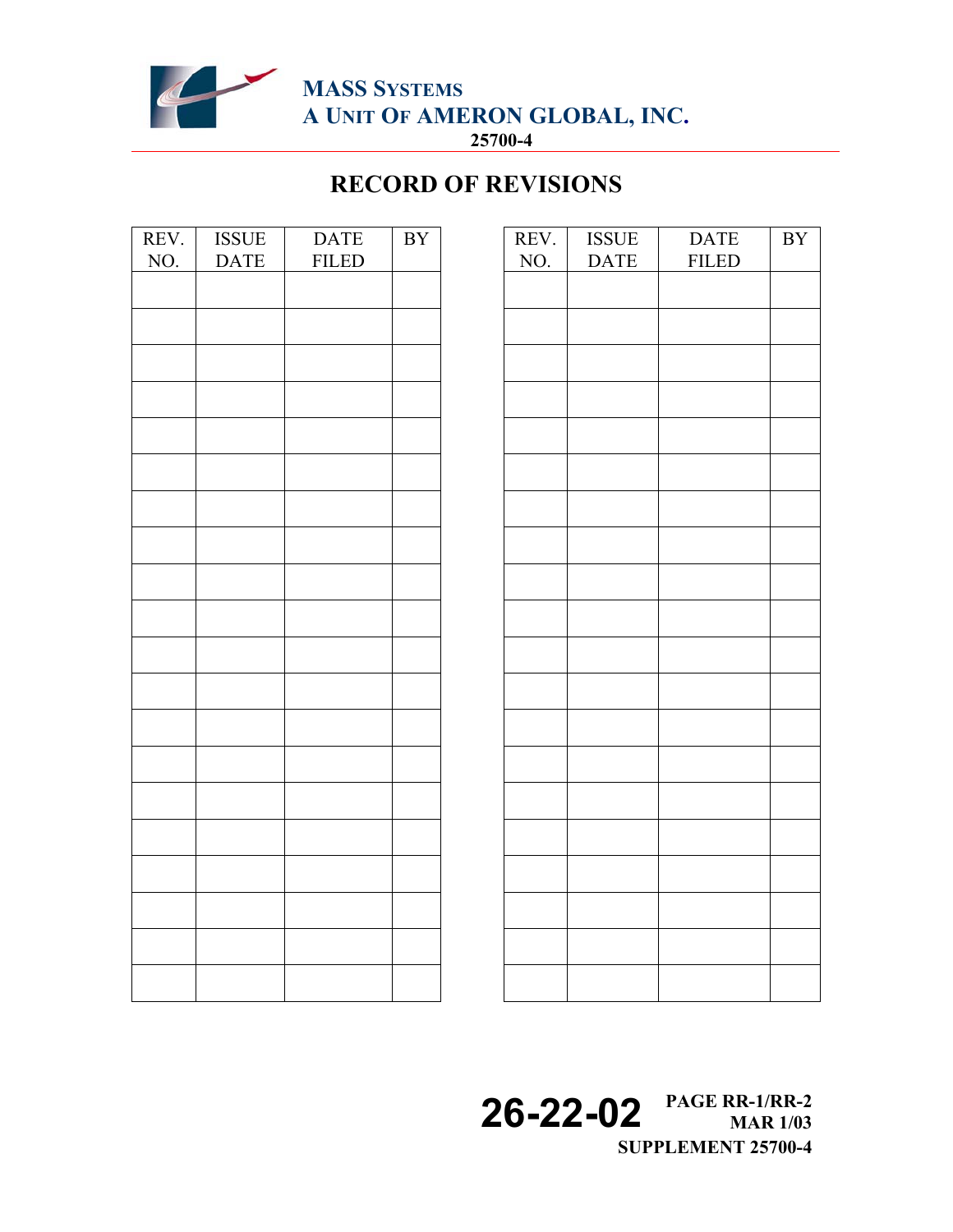

#### **RECORD OF TEMPORARY REVISIONS**

| REV. NO. | $\overline{\mathsf{PAGE}}$<br><b>NUMBER</b> | <b>ISSUE</b><br><b>DATE</b> | $\rm BY$ | <b>DATE</b><br><b>REMOVED</b> | $\rm BY$ |
|----------|---------------------------------------------|-----------------------------|----------|-------------------------------|----------|
|          |                                             |                             |          |                               |          |
|          |                                             |                             |          |                               |          |
|          |                                             |                             |          |                               |          |
|          |                                             |                             |          |                               |          |
|          |                                             |                             |          |                               |          |
|          |                                             |                             |          |                               |          |
|          |                                             |                             |          |                               |          |
|          |                                             |                             |          |                               |          |
|          |                                             |                             |          |                               |          |
|          |                                             |                             |          |                               |          |
|          |                                             |                             |          |                               |          |
|          |                                             |                             |          |                               |          |
|          |                                             |                             |          |                               |          |
|          |                                             |                             |          |                               |          |
|          |                                             |                             |          |                               |          |
|          |                                             |                             |          |                               |          |
|          |                                             |                             |          |                               |          |
|          |                                             |                             |          |                               |          |
|          |                                             |                             |          |                               |          |
|          |                                             |                             |          |                               |          |

**26-22-02 PAGE RTR-1/RTR-2 MAR 1/03 SUPPLEMENT 25700-4**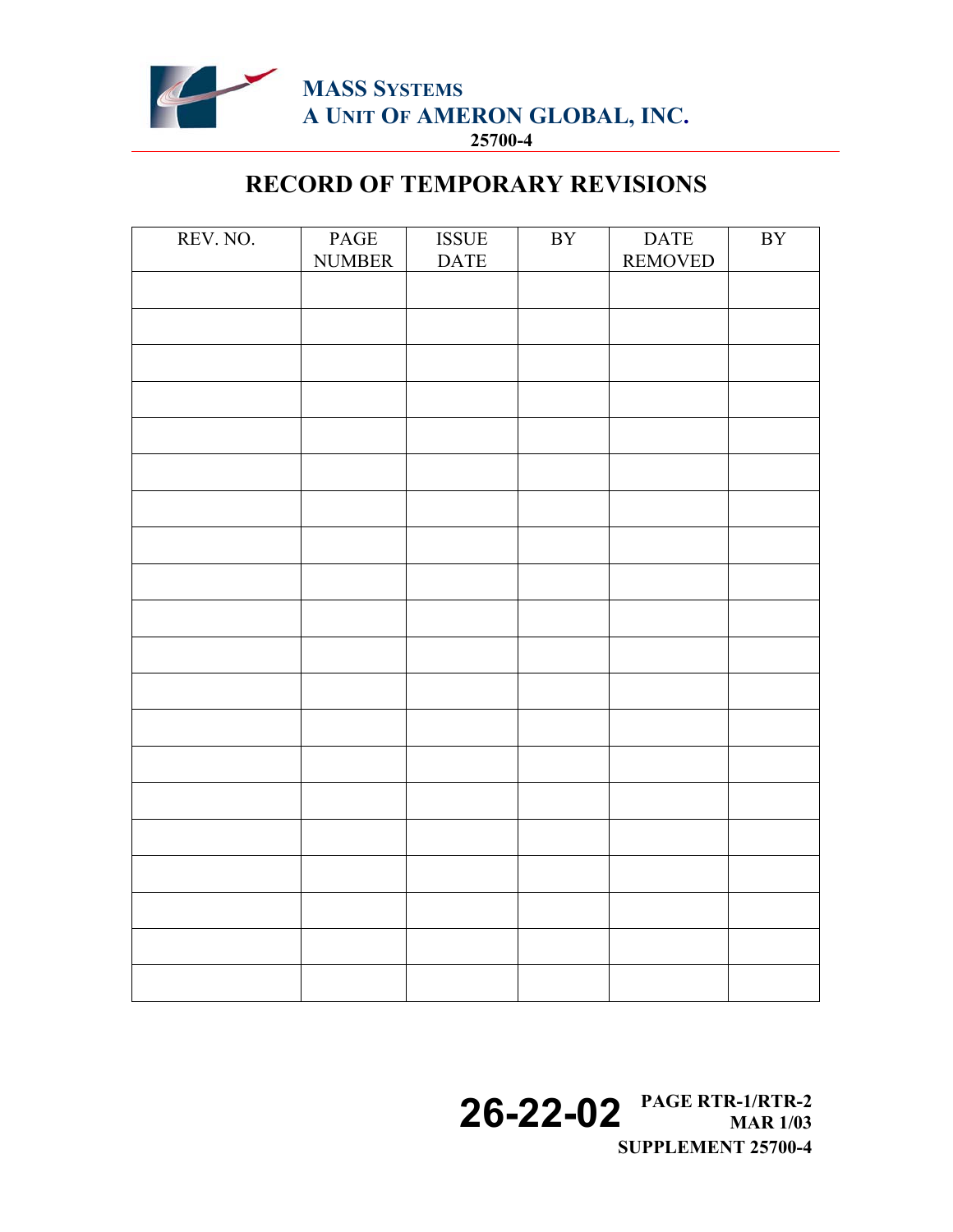

# **SERVICE BULLETIN LIST**

| <b>SERVICE BULLETIN</b> | <b>ISSUE DATE</b> | <b>DATE FILED</b> | $\rm BY$                      |
|-------------------------|-------------------|-------------------|-------------------------------|
| 25700-26-2              | JAN 30/03         | <b>MAR 1/03</b>   | <b>MASS</b><br><b>SYSTEMS</b> |
|                         |                   |                   |                               |
|                         |                   |                   |                               |
|                         |                   |                   |                               |
|                         |                   |                   |                               |
|                         |                   |                   |                               |
|                         |                   |                   |                               |
|                         |                   |                   |                               |
|                         |                   |                   |                               |
|                         |                   |                   |                               |
|                         |                   |                   |                               |
|                         |                   |                   |                               |
|                         |                   |                   |                               |
|                         |                   |                   |                               |
|                         |                   |                   |                               |
|                         |                   |                   |                               |
|                         |                   |                   |                               |
|                         |                   |                   |                               |
|                         |                   |                   |                               |
|                         |                   |                   |                               |
|                         |                   |                   |                               |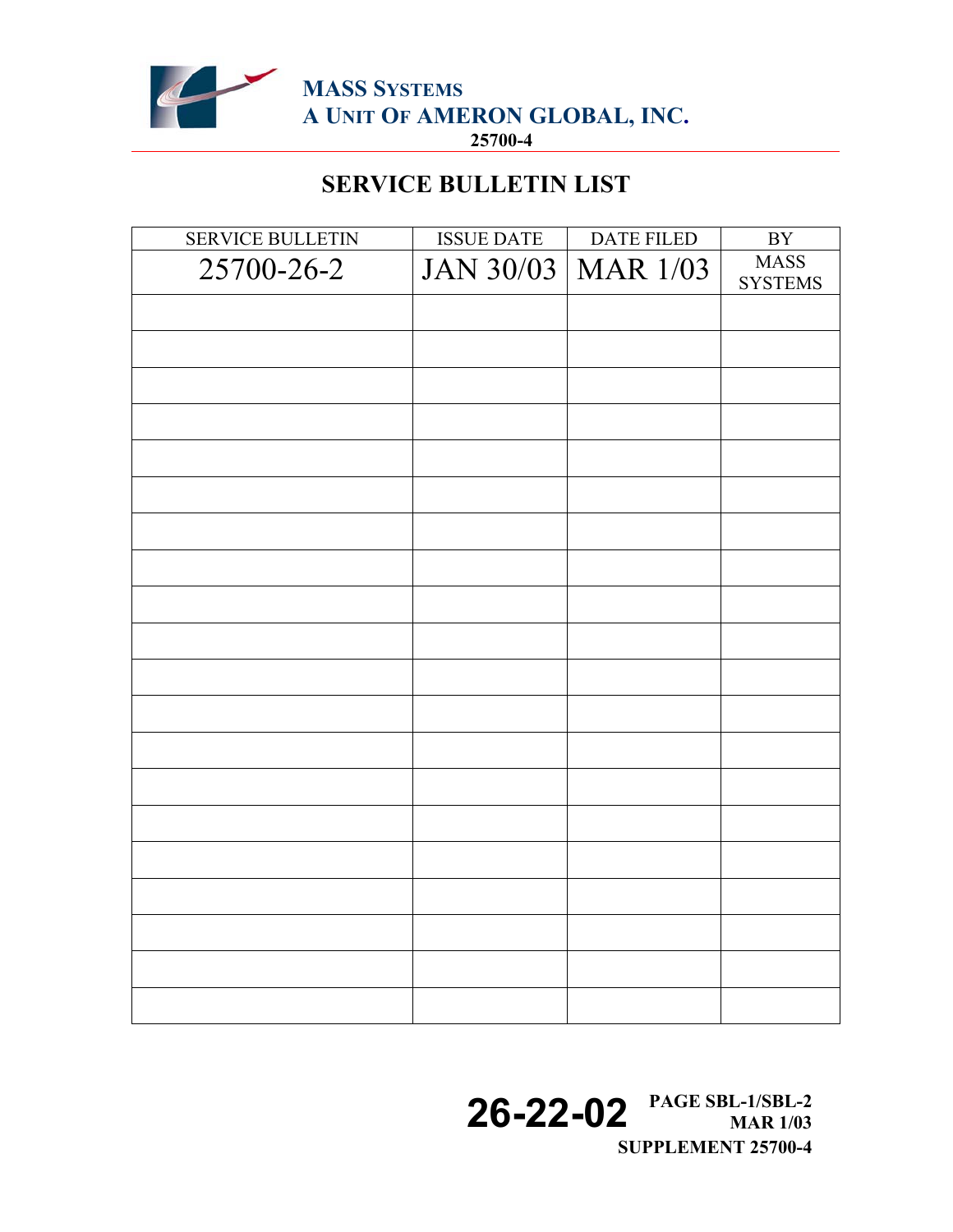

**MASS SYSTEMS A UNIT OF AMERON GLOBAL, INC.**

**25700-4**

# **LIST OF EFFECTIVE PAGES**

| <b>Subject</b>                                              | Page                         | Date                                                                  |
|-------------------------------------------------------------|------------------------------|-----------------------------------------------------------------------|
| <b>Title Page</b><br><b>Notices</b>                         | <b>T-1</b><br>$T-2$          | <b>Mar 1/03</b><br><b>Mar 1/03</b>                                    |
| <b>Record of Revisions</b>                                  | <b>RR-1</b><br>$RR-2$        | <b>Mar 1/03</b><br><b>Blank</b>                                       |
| <b>Record of Temporary</b><br><b>Revisions</b>              | RTR-1<br>$RTR-2$             | <b>Mar 1/03</b><br><b>Blank</b>                                       |
| <b>Service Bulletin List</b>                                | SBL-1<br>$SBL-2$             | <b>Mar 1/03</b><br><b>Blank</b>                                       |
| <b>List of Effective Pages</b>                              | LEP-1<br>$LEP-2$             | <b>Mar 1/03</b><br><b>Blank</b>                                       |
| <b>Technical Properties</b>                                 | 1<br>$\mathbf{2}$            | <b>Mar 1/03</b><br><b>Mar 1/03</b>                                    |
| <b>Special Tools,</b><br><b>Fixtures</b> , and<br>Equipment | 901<br>902                   | <b>Mar 1/03</b><br><b>Blank</b>                                       |
| <b>Illustrated Parts List</b>                               | 1001<br>1002<br>1003<br>1004 | <b>Mar 1/03</b><br><b>Mar 1/03</b><br><b>Mar 1/03</b><br><b>Blank</b> |

**26-22-02 PAGE LEP-1/LEP-2 MAR 1/03 SUPPLEMENT 25700-4**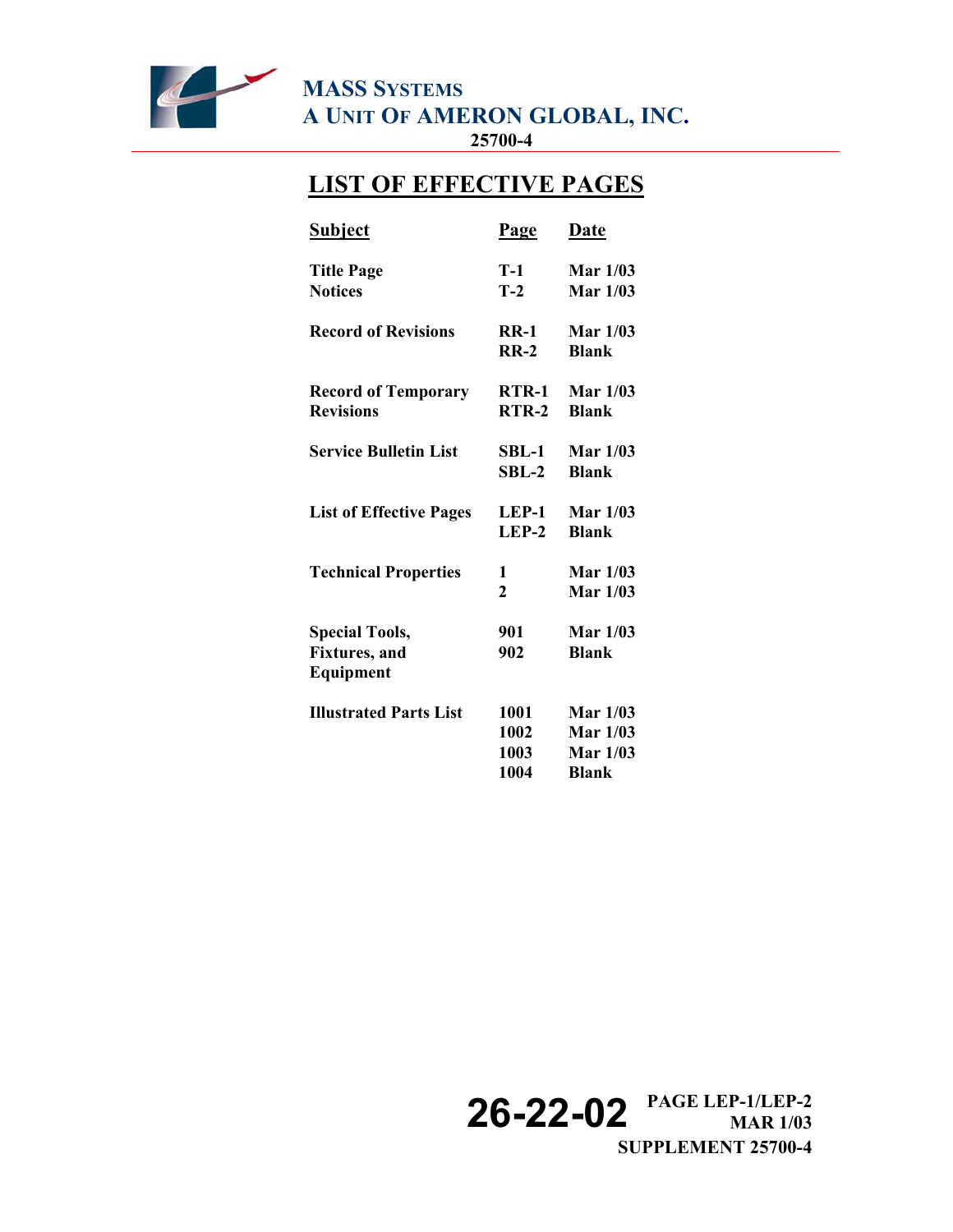

### **TECHNICAL PROPERTIES**

| <b>PROPERTY</b>                                                                                                                                                                                                                                          | <b>SPECIFICATION</b>                                                                                                                                                                                                                                |
|----------------------------------------------------------------------------------------------------------------------------------------------------------------------------------------------------------------------------------------------------------|-----------------------------------------------------------------------------------------------------------------------------------------------------------------------------------------------------------------------------------------------------|
| Description<br>Part Number<br>Nomenclature<br><b>Customer Specification Number</b>                                                                                                                                                                       | 25700-4<br>Fire Extinguisher, Single Outlet<br>332GM590000C                                                                                                                                                                                         |
| Complies With                                                                                                                                                                                                                                            | MIL-C-22284 and DOT-E 10440-1250                                                                                                                                                                                                                    |
| <b>Functional Properties</b><br><b>Internal Volume</b><br><b>Extinguishing Agent</b><br>Pressuring Gas                                                                                                                                                   | 86-cubic inches (1,41 liters)<br>Bromotrifluoromethane (CBrF <sub>3</sub> )<br>Nitrogen $(N_2)$                                                                                                                                                     |
| Pressure Data At 70°F (21°C)<br><b>Charge Pressure</b><br>Hydrostatic Test Pressure *<br><b>Burst Pressure</b>                                                                                                                                           | 600- to 625-psig (4137 to 4309 kPag)<br>2500-psig (17200 kPag)<br>3750-psig (25900 kPag) minimum                                                                                                                                                    |
| <b>Ambient Temperature Range</b><br><b>Safety Relief Temperature</b>                                                                                                                                                                                     | -60°F to +200°F (-50°C to +93°C)<br>255°F to 259°F (124°C to 126°C)                                                                                                                                                                                 |
| Weight Data<br>Empty Fire Extinguisher **<br>Extinguishing Agent (full charge)<br>Nitrogen Charge<br>Charged Fire Extinguisher **<br>Weight Check Interval<br>Allowable weight deviation - actual weight<br>versus weight marked on identification plate | 2.54-pounds $(1,15 \text{ kg})$ maximum<br>2.50- to 2.60-pounds $(1,13 \text{ to } 1,18 \text{ kg})$<br>$0.10$ -pound $(0.05 \text{ kg})$<br>5.24-pounds (2,38 kg) maximum<br>Once a year is recommended<br>Minus $0.10$ -pound $(0.05 \text{ kg})$ |

\* The fire extinguisher hydrostatic test interval is every 5-years. If 5-years have not elapsed, hydrostatic test can be waived.

\*\* Weight check includes the outlet valve (Item 20). Weight check does **not** include the cartridge (Item 5).

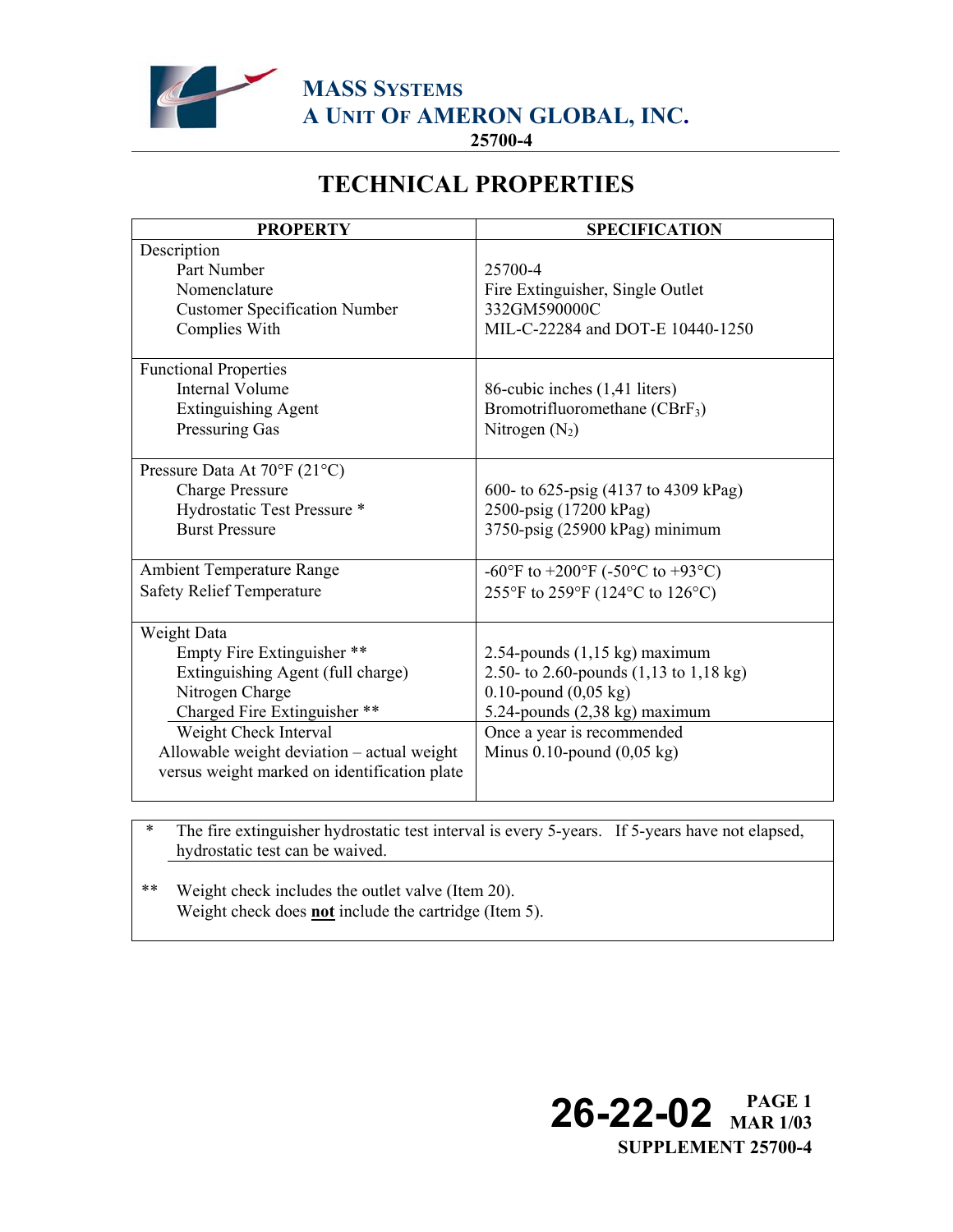

# MASS SYSTEMS **A UNIT OF AMERON GLOBAL, INC.**

| 25700- |
|--------|
|--------|

| <b>PROPERTY</b>                    | <b>SPECIFICATION</b>                                                   |
|------------------------------------|------------------------------------------------------------------------|
| Cartridge Data, Dual Bridgewire    |                                                                        |
| Voltage                            | 16- to 30-VDC                                                          |
| <b>Current Rating -All Fire</b>    | 3.5-amperes minimum                                                    |
| No Fire                            | 1.0-ampere, 1.0-Watt for five-minutes maximum                          |
| <b>Test Current</b>                | 0.02-ampere maximum continuous                                         |
| <b>Bridgewire Resistance</b>       | 0.9- to 1.1-Ohm                                                        |
| Electrical Connector, 3 Pin        | MIL-C-83723 Series 3 Class R, Type 08TO3P6                             |
| Maximum Life - Service and Storage | 10-years                                                               |
| Classification                     | 1.4s, UN 0323                                                          |
| Torque                             | 90 to 100 inch-pounds (10,2 to 11,3 N·m)                               |
| Lockwire Size                      | $0.032$ -inch $(0.81$ mm)                                              |
|                                    |                                                                        |
| Pressure Gauge Data                |                                                                        |
| Pressure Range                     | 0- to 1500-psig, 100-psi increments                                    |
|                                    | $(0 to 10342 kPag, 689, 5 kPag increments)$                            |
| Accuracy at 600 psig               | $\pm$ 10-psig ( $\pm$ 68,9 kPag)                                       |
| Accuracy Remainder of Scale        | $\pm 60$ -psig ( $\pm 413,7$ kPag)                                     |
| Orientation to Vertical Centerline | $± 15-degrees$                                                         |
| <b>Outlet Disc Data</b>            |                                                                        |
| ID Length                          | 0.255- to 0.265-inch $(6,48 \text{ to } 6,73 \text{ mm})$              |
| <b>Flange Thickness</b>            | 0.095- to 0.105-inch $(2,41)$ to 2,67 mm)                              |
| Filler with Safety Relief Data     |                                                                        |
| Color Code                         | Red                                                                    |
| <b>Thread Size</b>                 | MS33656-4                                                              |
| Torque                             | 90 to 100 inch-pounds $(10,2 \text{ to } 11,3 \text{ N}\cdot\text{m})$ |
| Lockwire Size                      | $0.032$ -inch $(0.81$ mm)                                              |
| <b>Outlet Valve Assembly Data</b>  |                                                                        |
| <b>Thread Size</b>                 | M18 x 1.5                                                              |
| Torque                             | 25 to 30 foot-pounds (33,9 to 40,7 N·m)                                |
| Lockwire Size                      | $0.032$ -inch $(0, 81$ mm)                                             |
| Minimum Height Dimension Data      |                                                                        |
| Discharge Boss                     | $0.250$ -inch $(6,35$ mm)                                              |
|                                    |                                                                        |

**26-22-02 PAGE 2 MAR 1/03 SUPPLEMENT 25700-4**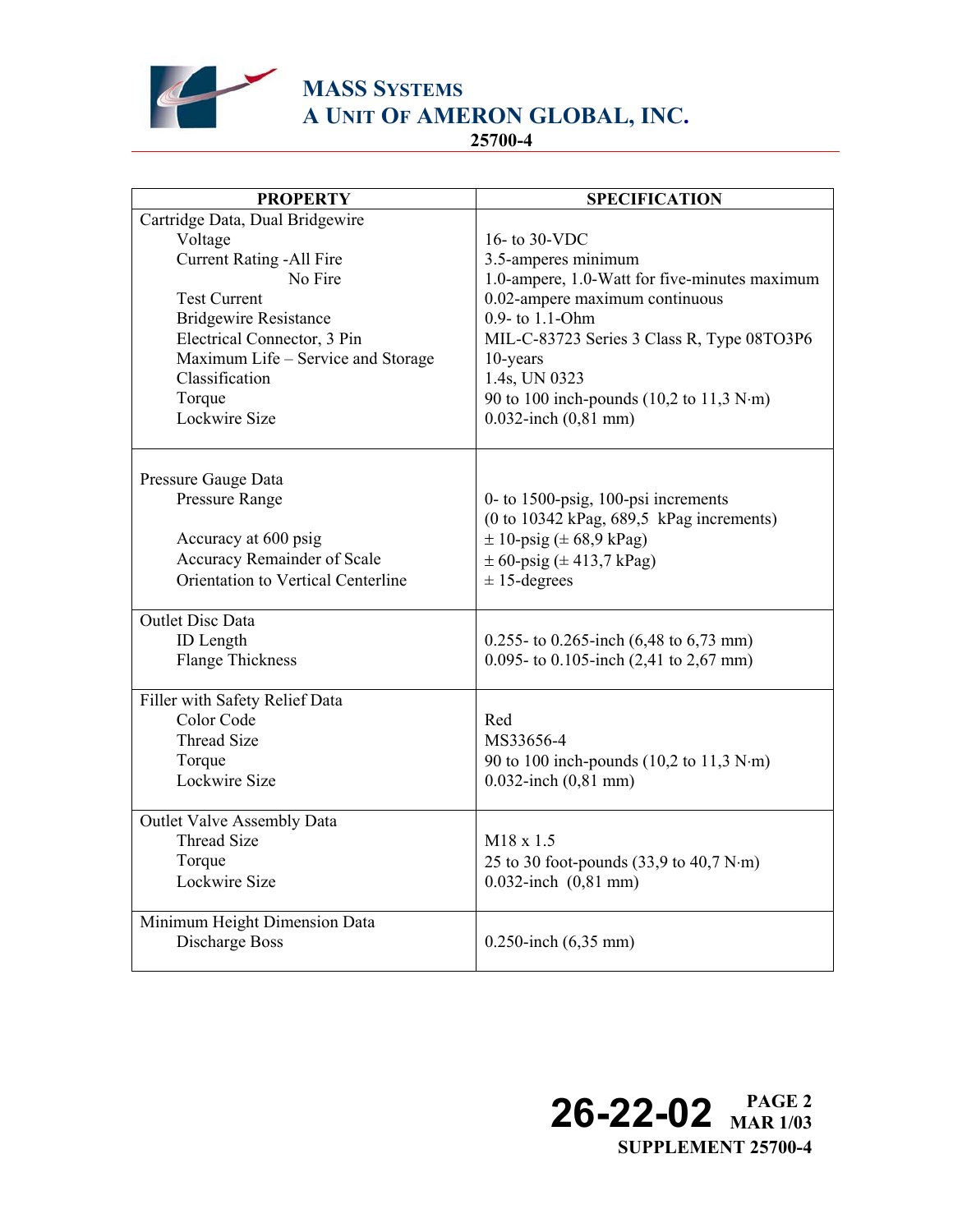

### **SPECIAL TOOLS, FIXTURES, AND EQUIPMENT**

Special tools, fixtures, and test equipment required for maintenance of the fire extinguishers are listed in Table 901. Equivalent items may be substituted.

| <b>NOMENCLATURE</b>                   | <b>PART OR</b>                        | <b>SOURCE (CAGE)</b>                                                |
|---------------------------------------|---------------------------------------|---------------------------------------------------------------------|
|                                       | <b>SPECIFICATION</b><br><b>NUMBER</b> |                                                                     |
| Cap, Hydrostatic Test, Discharge Boss | 91021-1                               | <b>MASS</b> Systems<br>Unit of Ameron Global, Inc.<br>(OFRR4)       |
| Cradle, Fire Extinguisher             | 91033-86                              | <b>MASS</b> Systems<br>Unit of Ameron Global, Inc.<br>$(0$ FRR4 $)$ |
| <b>Outlet Safety Cap</b>              | 27319-1                               | <b>MASS</b> Systems<br>Unit of Ameron Global, Inc.<br>$(0$ FRR4 $)$ |
| Resurfacing Tool, Discharge Boss      | 91044-1                               | <b>MASS</b> Systems<br>Unit of Ameron Global, Inc.<br>$(0$ FRR4 $)$ |
| Safety Chamber, Cartridge             | 91035-2                               | <b>MASS</b> Systems<br>Unit of Ameron Global, Inc.<br>$(0$ FRR4 $)$ |
| <b>Welding Fixture</b>                | 91100-1                               | <b>MASS</b> Systems<br>Unit of Ameron Global, Inc.<br>$(0$ FRR4 $)$ |

#### **Special Tools, Fixtures, and Equipment Table 901**

**26-22-02 PAGE 901/902 MAR 1/03 SUPPLEMENT 25700-4**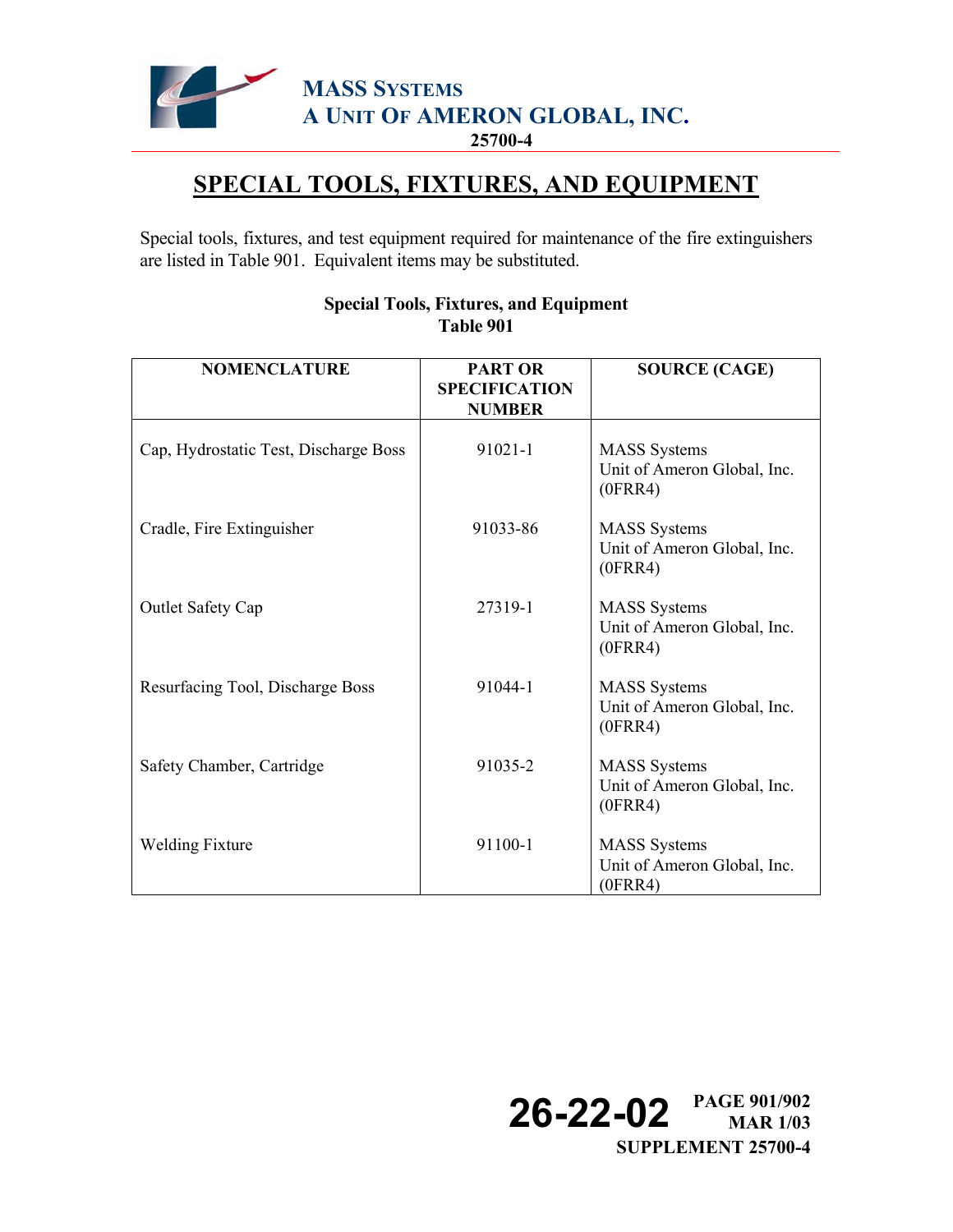

# **THIS PAGE INTENTIONALLY LEFT BLANK**

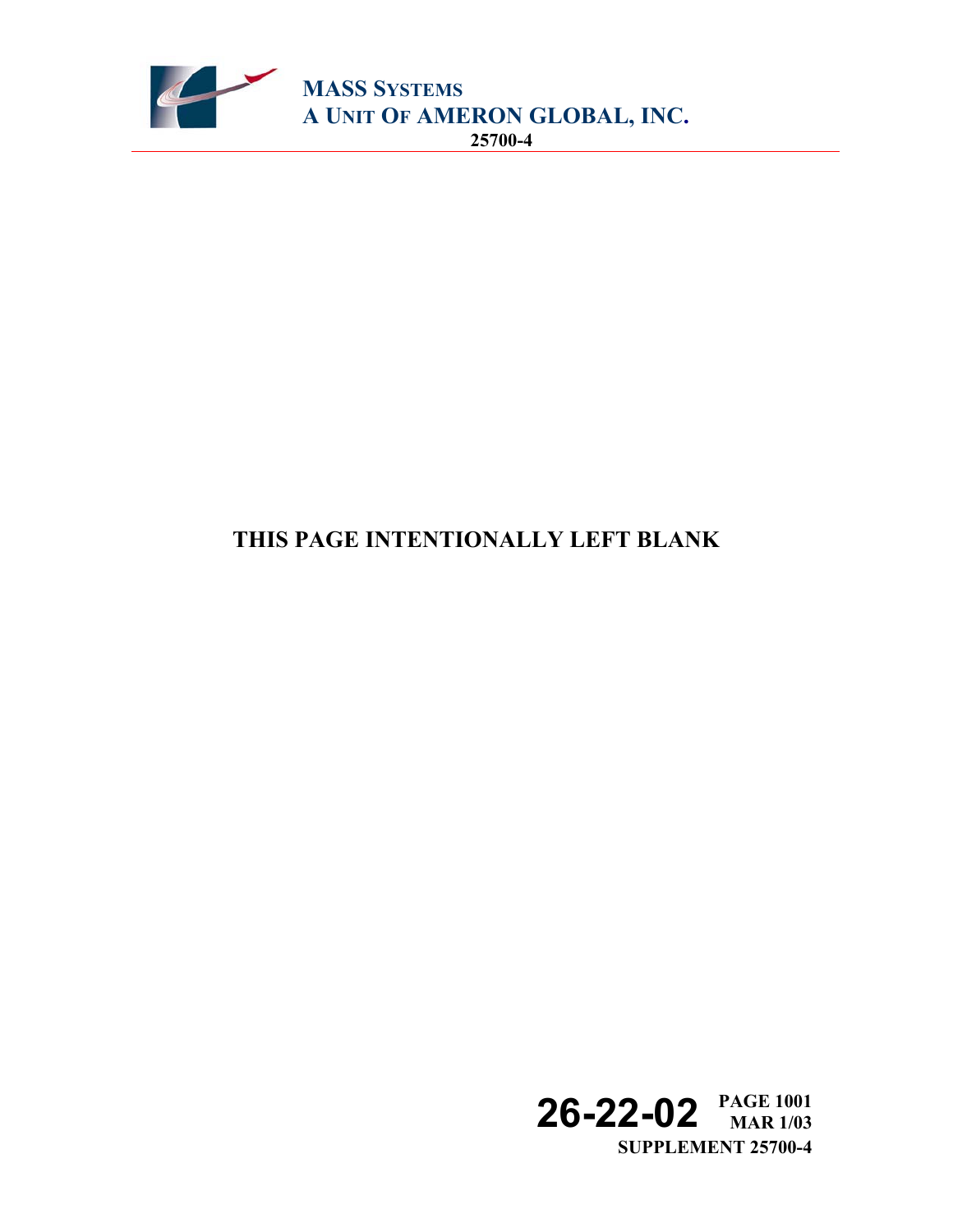

**ILLUSTRATED PARTS LIST**



#### **IPL FIGURE 1. FIRE EXTINGUISHER EXPLODED VIEW**

**26-22-02 PAGE 1002 MAR 1/03 SUPPLEMENT 25700-4**